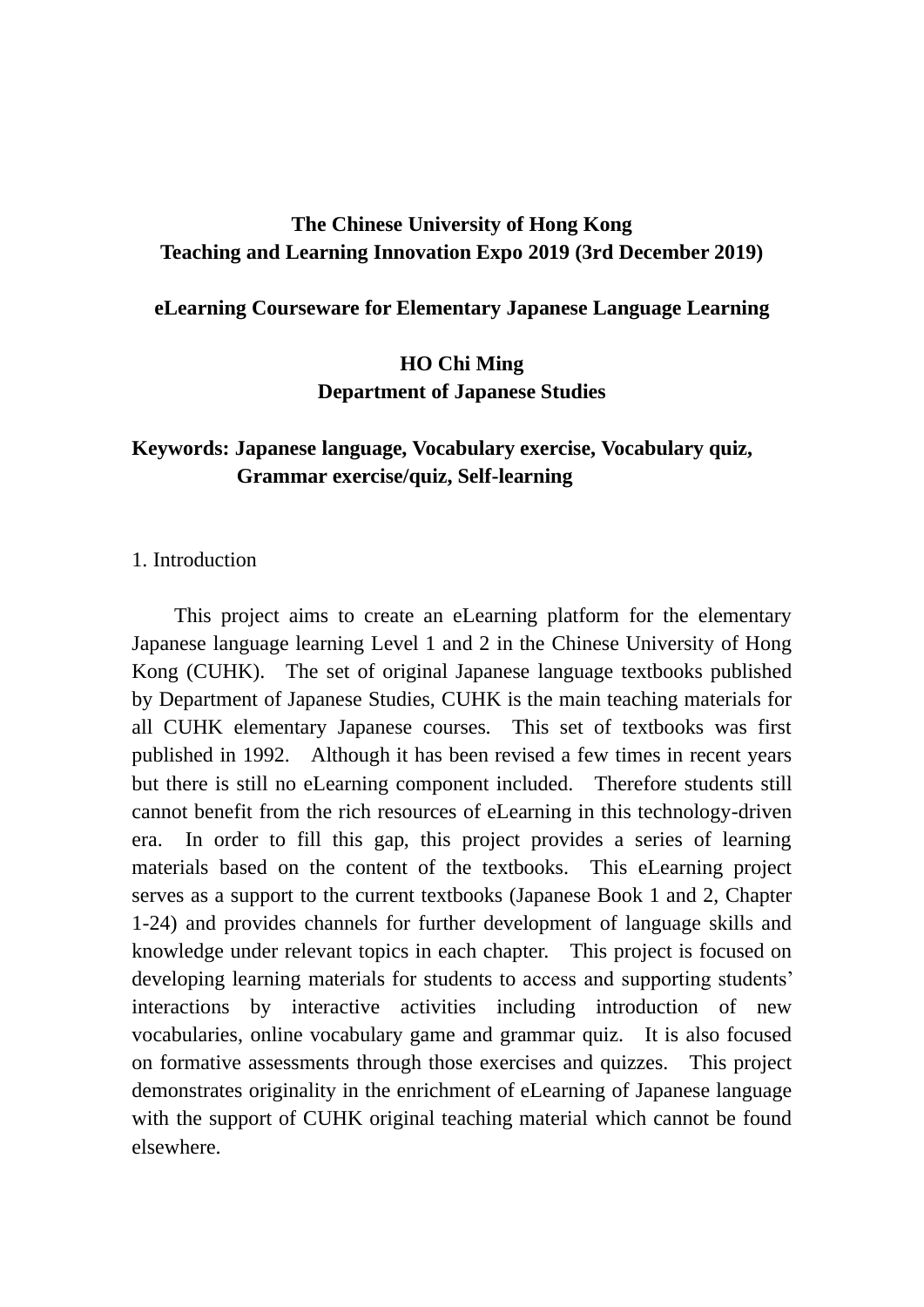#### 2. Structure of courseware

There are 3 sections in this project.

#### 2.1 Learning Vocabulary

 This section introduces new vocabularies which are related to the topics in textbooks but not included in the textbook. There are many new vocabularies which students may wish to know. For example, smartphone, apps, internet, …. It takes time for the editorial board members in the Department of Japanese Studies to revise the textbook by generating a new edition every year to absorb new vocabularies. However, it is relatively simple to revise the content of this courseware. Editorial board members in the Department of Japanese Studies can add/delete new vocabularies any time if necessary.



In this project, the amount of new vocabularies has been largely increased to over 500 and the vocabularies related to cultural topics are also included in the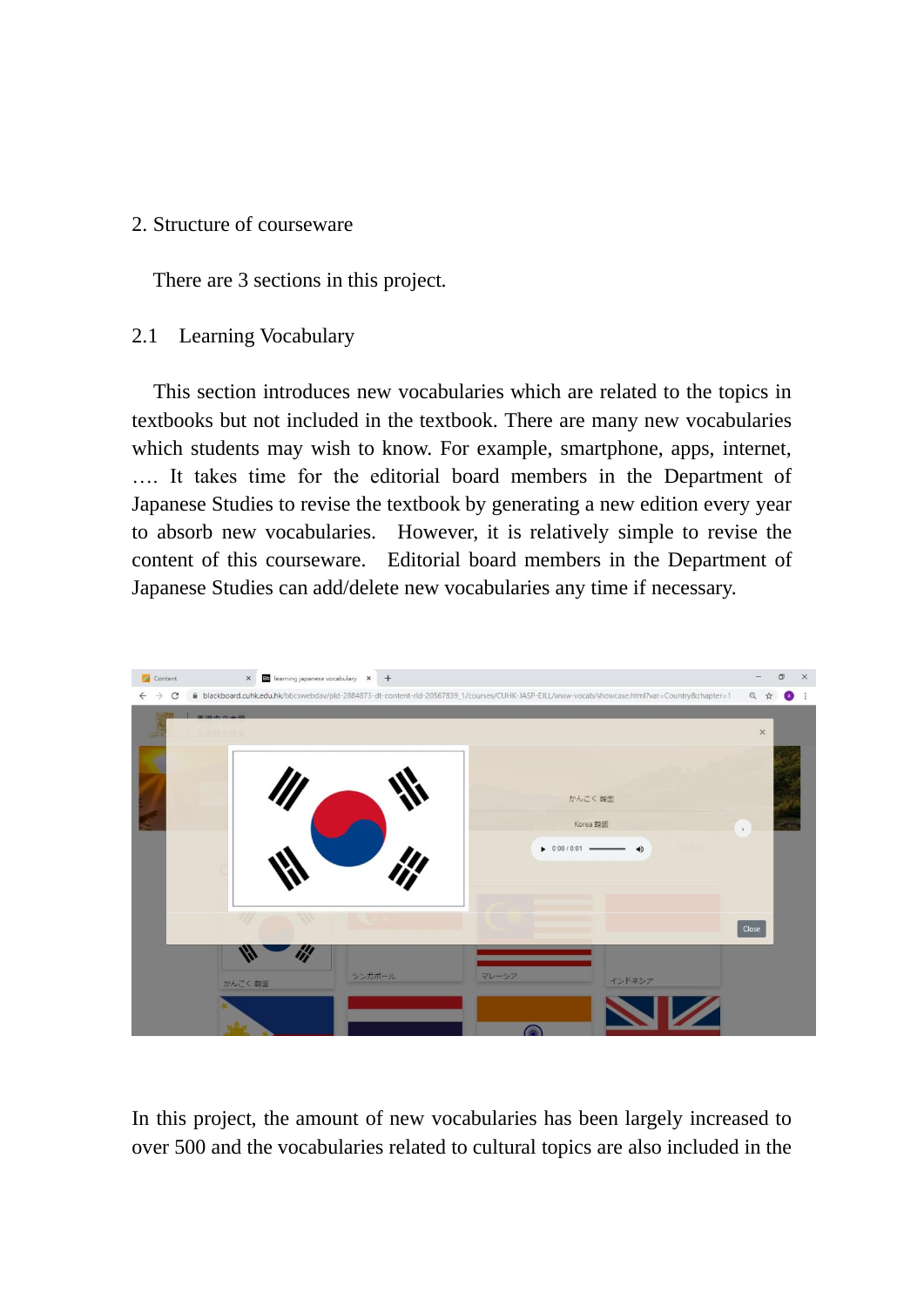courseware to provide better teaching quality.

Topic for each chapter

E.g. Chapter 2: Stationary & IT Technology Chapter 14: Transportation & Railway Station Chapter 17: Illness & Medicine Chapter 22: Prominent figure in Japan & Unusual place names

## 2.2 Vocabulary Game

 This section checks the vocabulary knowledge in 'Learning Vocabulary'. Hints are provided for students to select.

| Learning Japanese Vocab - Google Chrome<br>blackboard.cuhk.edu.hk/courses/1/CUHK-JASP-EJLL/content/_2969194_1/www/index.html |                                           | 配 Q |
|------------------------------------------------------------------------------------------------------------------------------|-------------------------------------------|-----|
|                                                                                                                              | <b>Learning Japanese Vocab</b>            |     |
|                                                                                                                              | Name this country. 這是甚麼國家?                |     |
|                                                                                                                              |                                           |     |
|                                                                                                                              | <b>Time: 576s</b><br>Score: 0             |     |
|                                                                                                                              |                                           |     |
|                                                                                                                              | に<br>吉<br>ちゅ<br>か<br>ん<br>こ<br>ほ<br>$\lt$ |     |
|                                                                                                                              |                                           |     |
|                                                                                                                              |                                           |     |
|                                                                                                                              |                                           |     |
|                                                                                                                              |                                           |     |

## 2.3 Grammar Quiz

 This section is the exercise for grammar sentence patterns by applying the new vocabularies learnt in Section 2.1. The grammar sentence patterns will be the same as in the textbooks. This project applies the build-in functions in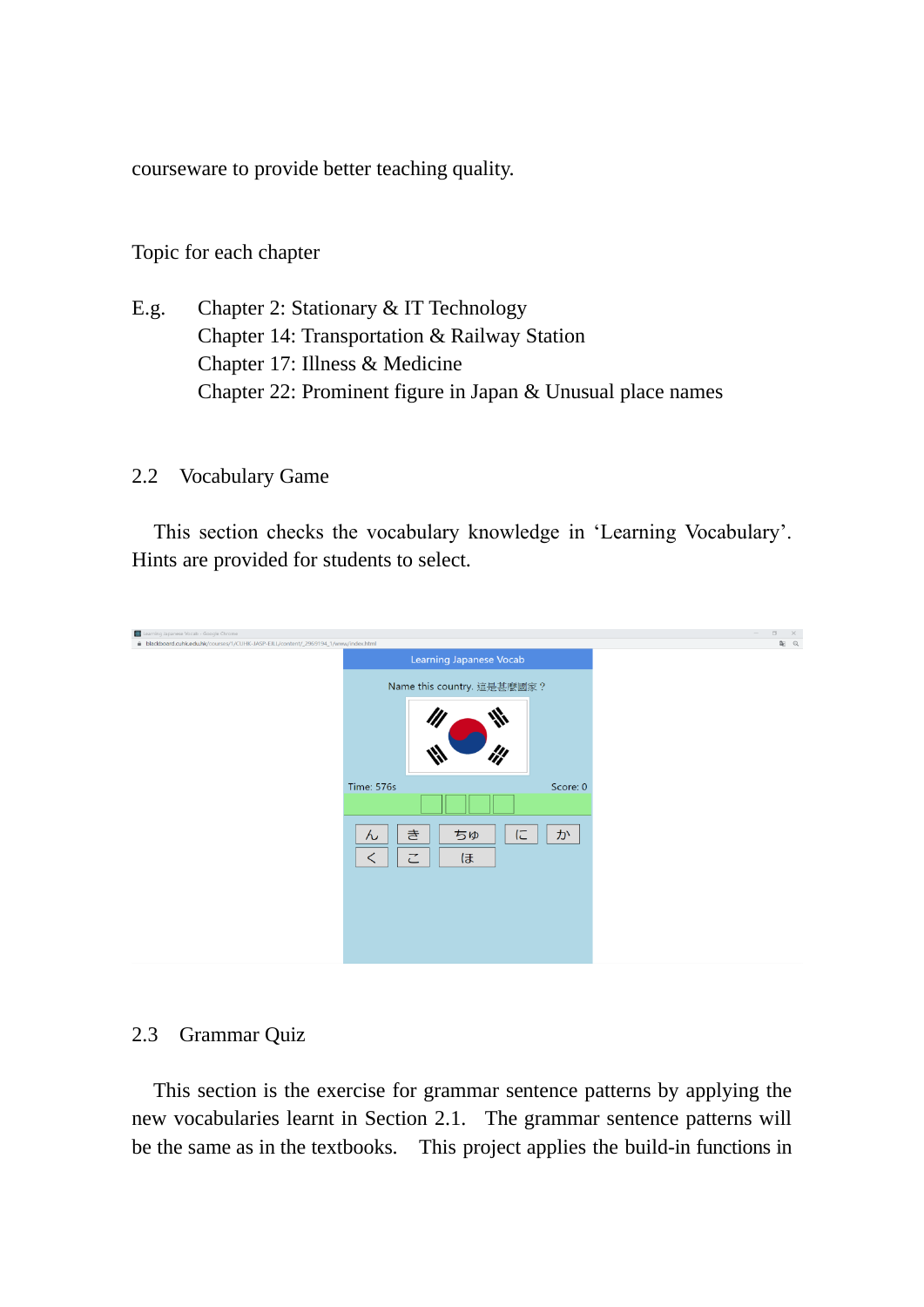CUHK Blackboard and the following types of questions are included.

- a. Multiple Choice
- b. Matching
- c. Building Sentence



3 Impact of this project

 All students taking elementary Japanese language courses offered by Department of Japanese Studies (JAS) can be benefit from this project. These courses include:

| JASP1450 New Practical Japanese I (for non-JAS major students)  |
|-----------------------------------------------------------------|
| JASP1460 New Practical Japanese II (for non-JAS major students) |
| JASP1470 New Comprehensive Japanese I (for JAS major students)  |
| JASP1480 New Comprehensive Japanese II (for JAS major students) |

Currently, more than 700 students are taking these courses every year. Department of Japanese Studies is now offering this courseware to all students taking the above courses. Students can login this courseware by using